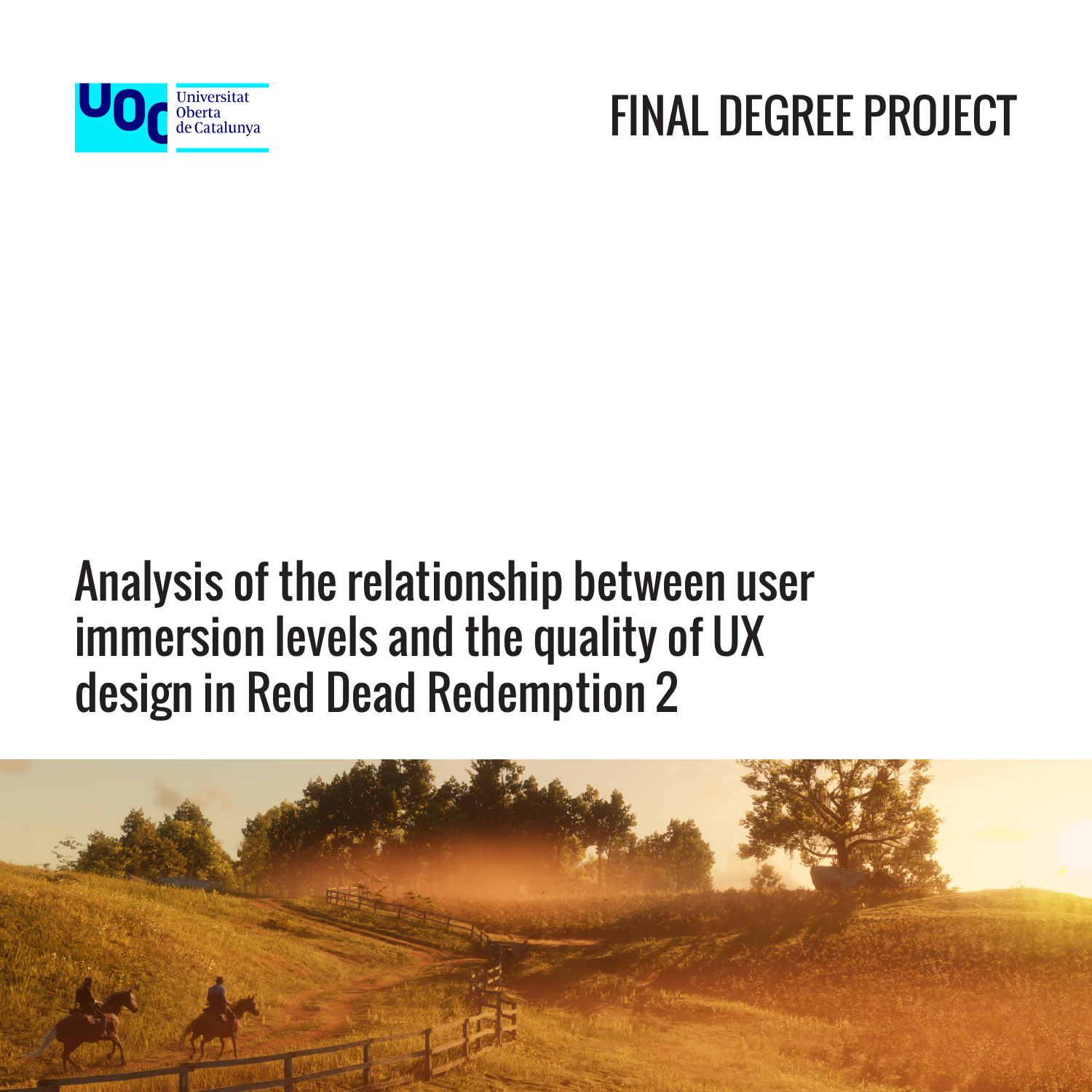



### Answering the following question:

Are the good, great things in Red Dead Redemption Z outshined by its problems?

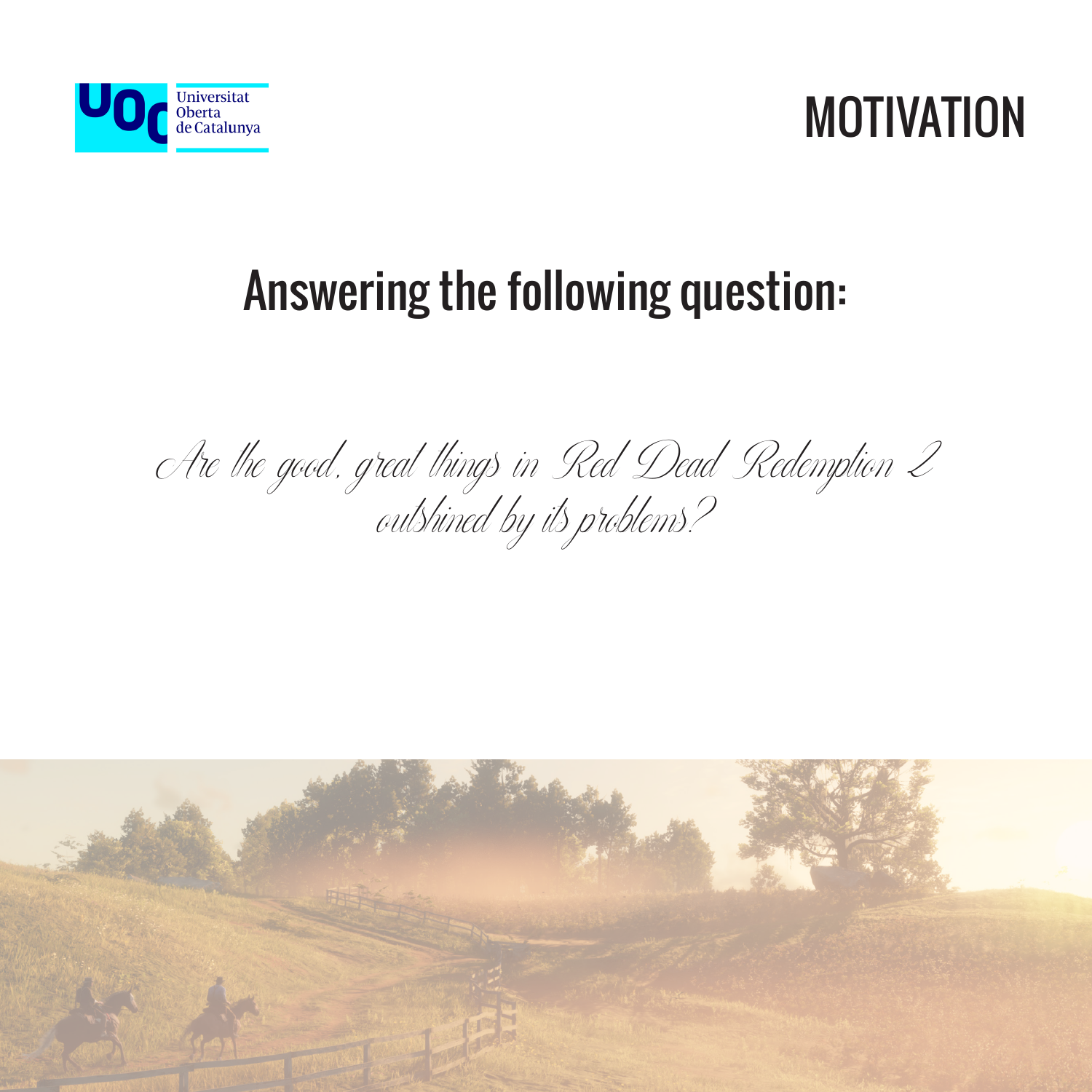



## I wanted to know more about the game

#### I wanted to see if the UX design was worthy of the great storytelling and visuals

#### I wanted to try to see if it was easy for others to like and enjoy it.

Are the good, great things in Red Dead Redemption 2

outshined by its problems?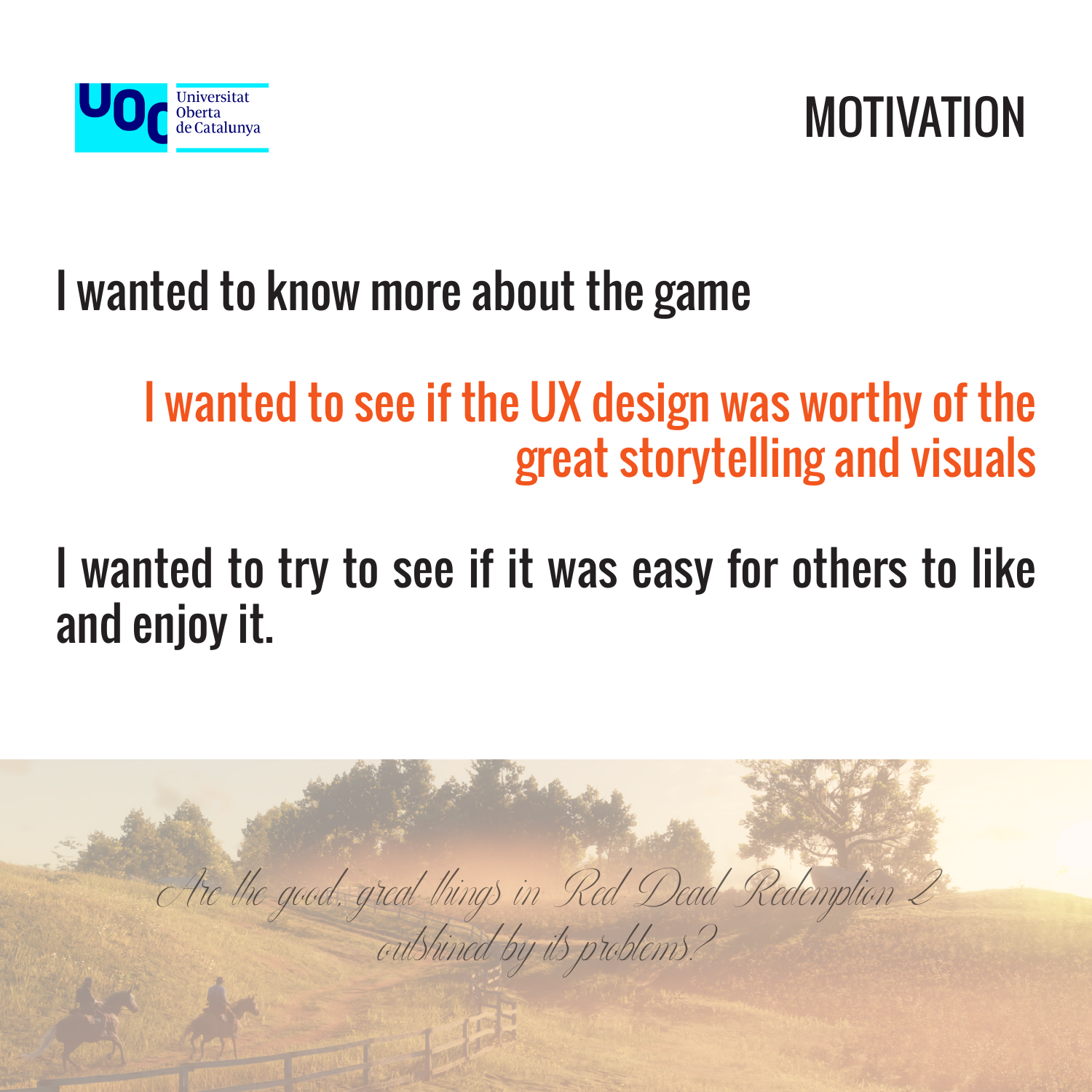

### **METHODOLOGY**

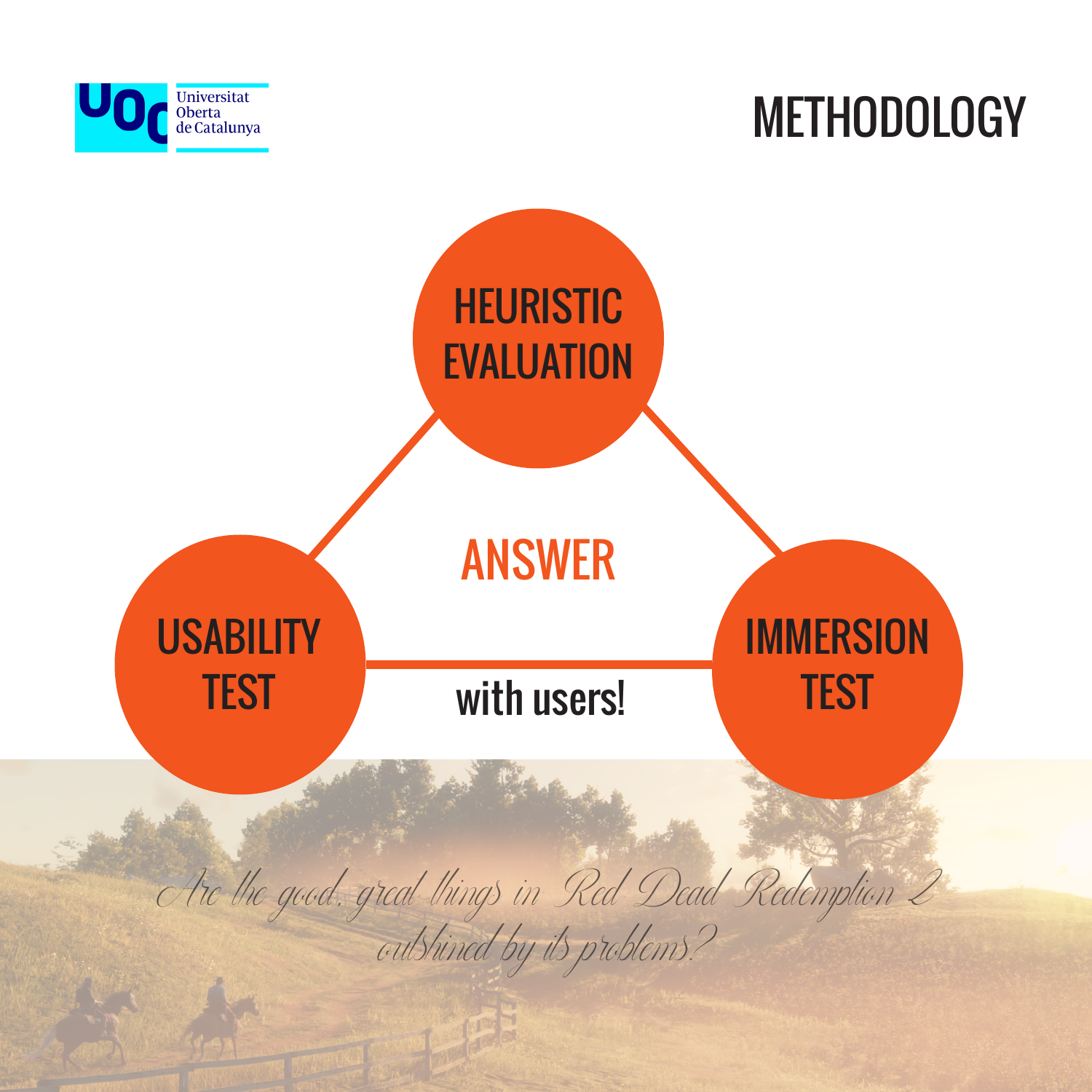

# HEURISTIC EVALUATION



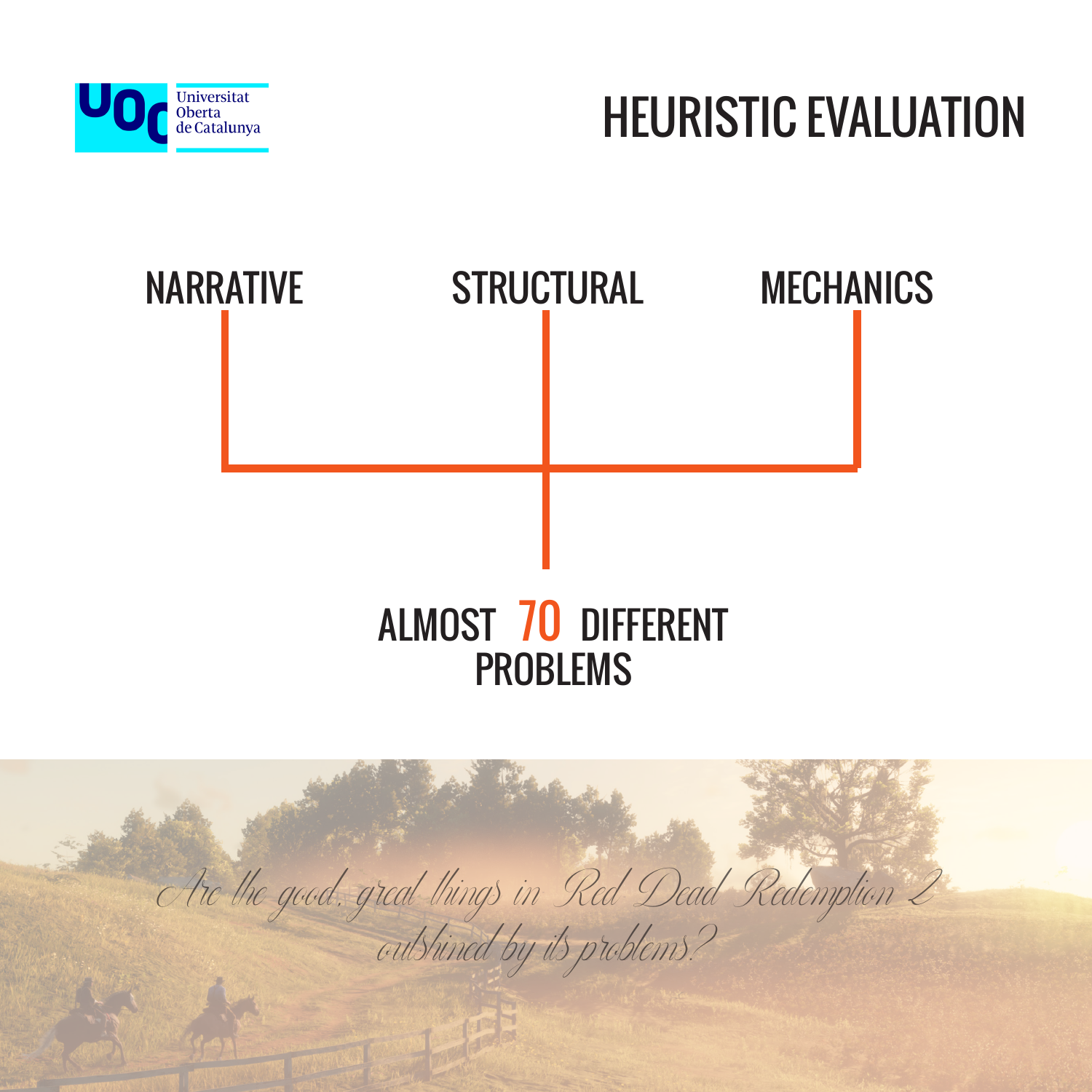

#### USABILITY TEST



Are the good, great things in Red Dead Redemption 2 outshined by its problems? \*expected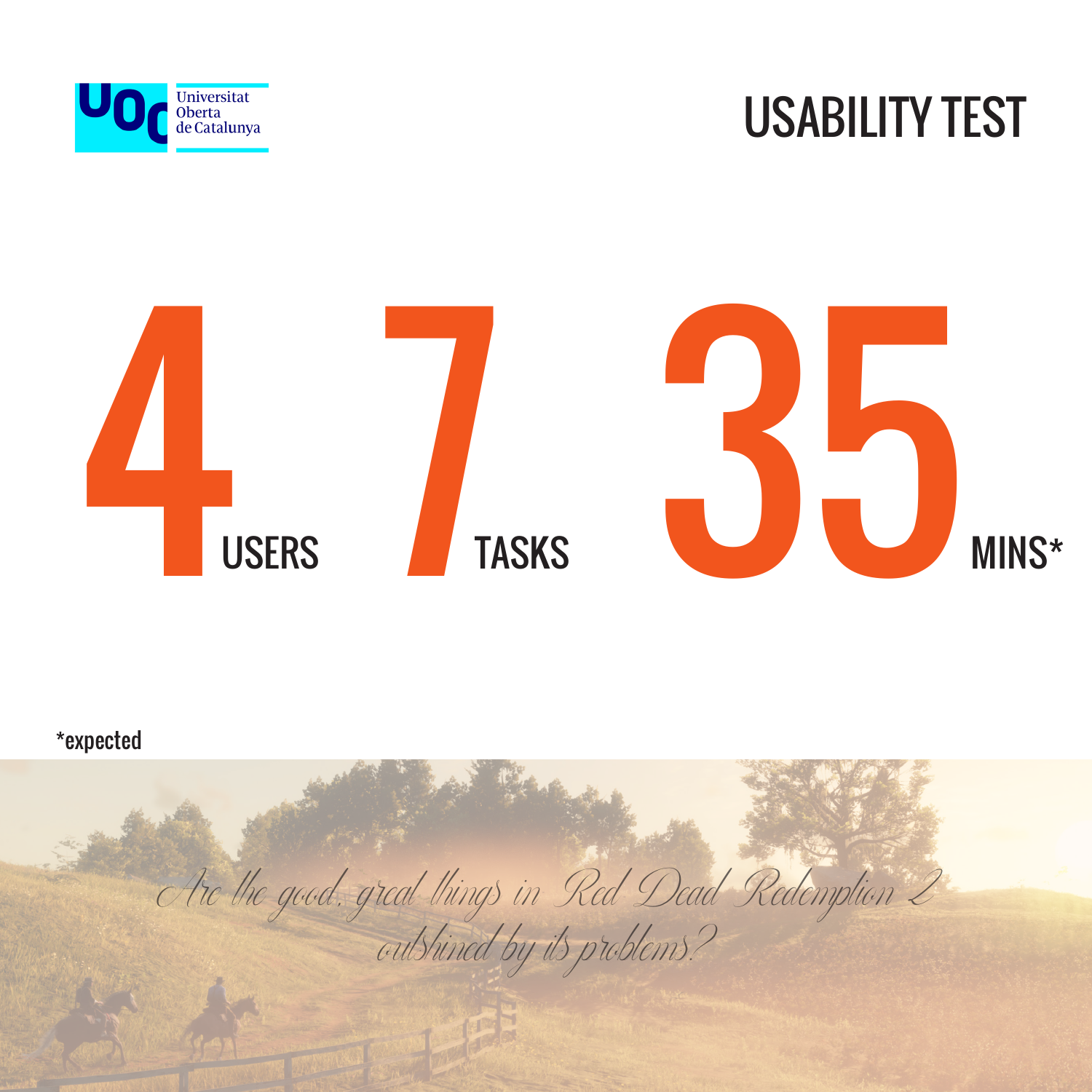

#### IMMERSION TEST



Are the good, great things in Red Dead Redemption 2 outshined by its problems?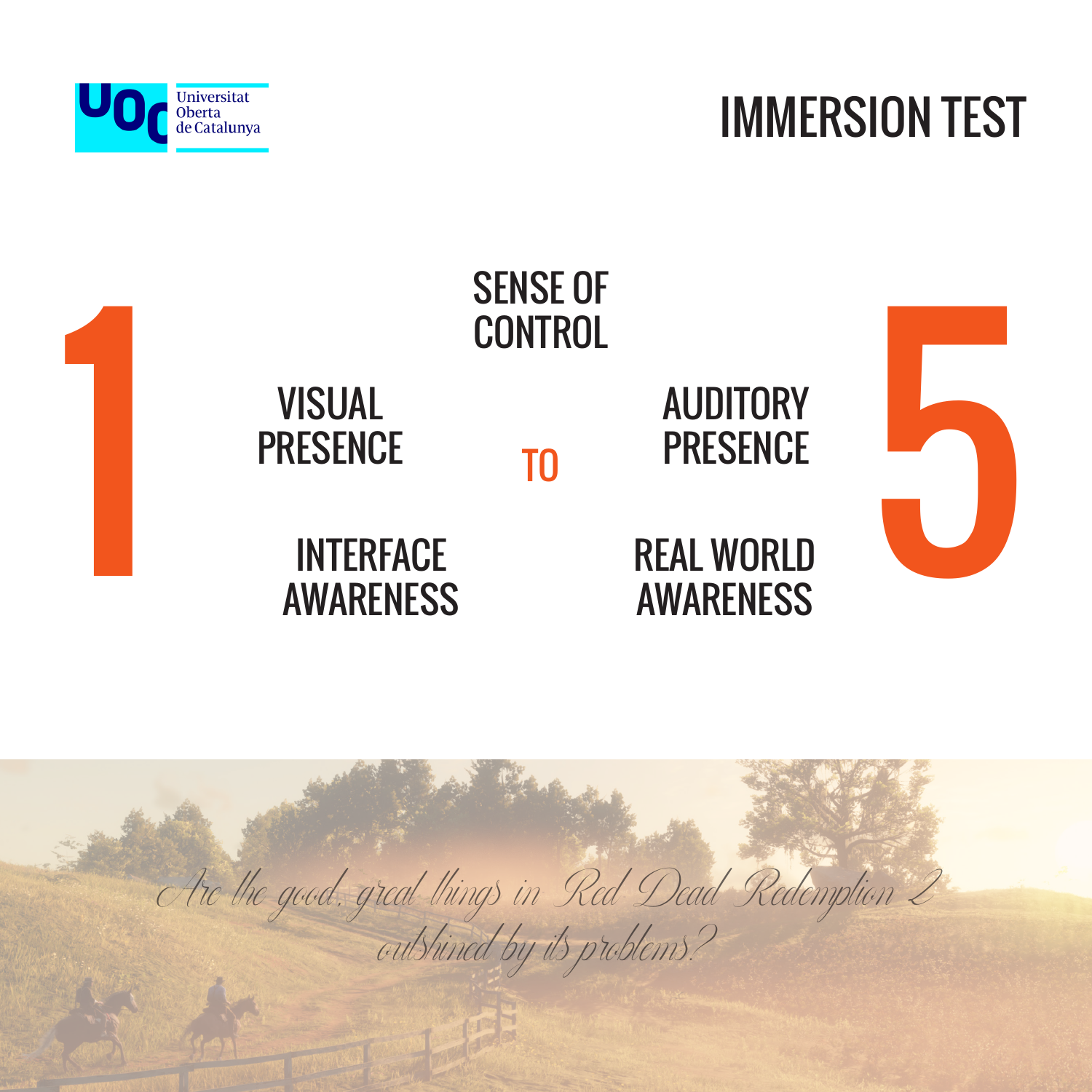



Even the less prone person to immersion, got immersed above the average.

There was a lot of struggle with two tasks, that reinforce the conclusions from the heuristic evaluation

The Auditory Presence from RDR2 is exceptional, since it got the highest rate out of the other categories.

Are the good, great things in Red Dead Redemption 2 outshined by its problems?